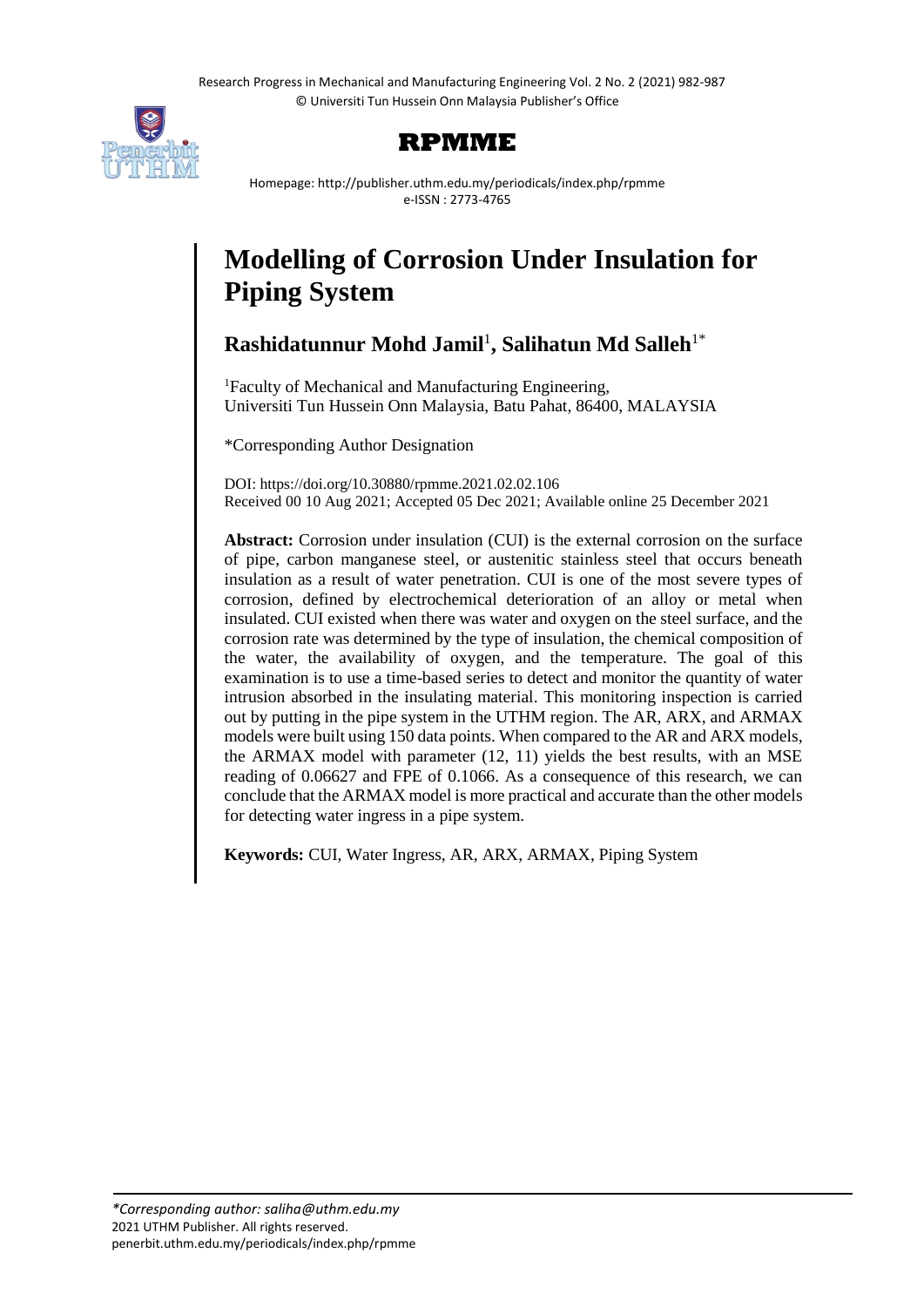#### **1. Introduction**

Corrosion under insulation (CUI) is the external corrosion on the surface of pipes and/or vessels made of low alloys, carbon manganese steel, or austenitic stainless steel that occurs beneath insulation as a result of water penetration. CUI is often localized corrosion that is difficult to detect since it is hidden behind the insulating material until it becomes a significant issue, especially in chemical facilities that have been in operation for a long time. CUI is a big issue in their sectors since it goes unnoticed behind insulation and accounts for up to 40% to 60% of pipeline maintenance costs.

CUI existed when there was water and oxygen on the steel surface, and the corrosion rate was controlled by the type of insulation, the chemical composition of the water, the availability of oxygen, and the temperature. The insulating material contributes to the CUI in three ways: I by forming an annular region that can collect water and other corrosive media, (ii) by removing impurities that exacerbate the corrosion process, and (iii) by wicking and or absorbing water and keeping it against the substrate.

Corrosion under insulation (CUI) is one of the most severe types of corrosion, defined as the electrochemical deterioration of an alloy or metal while it is insulated. Since CUI is hidden under an insulation or cladding layer, surface measurement techniques cannot detect it. CUI is often considered as one of the most difficult industrial issues due to its inability to be tracked and high expense. CUI can also manifest as pitting corrosion, stress corrosion cracking (SCC), and, in rare cases, galvanic corrosion, in which moist insulation containing salts allows current to flow across dissimilar metals (Bai, et al., 2016). In practice, if the protective coating fails, moisture can slowly penetrate through the metal/insulation contact, causing waterlogging or moisture retention at the interface. The combination of moisture and metal under the insulation results in a concentrated CUI, which subsequently spreads over broad regions of metallic equipment. Under the insulation, CUI seems to be concentrated and distributed in areas (Cao, et al., 2019).

#### **2. Methodology**

In this study, parameter mathematical model is applied on the corrosion under insulation at piping system. The aim of this study is to provide appropriate out flow model validation for parametric model. The results of model validation is to investigate the total water ingress under insulation. Three conditions of simplified gas furnace identification and time series analysis: AR, ARX and ARMAX model. The model then constructed and solve by using the MATLAB software to analyse the data.

#### 2.1 System Identification

The primary goal of system identification is to find an appropriate model based on the system's input and output data. The model structure presented in the instance of a given system should ideally be the same as the actual structure. In practice, the model structure defined will not necessarily be the same as the real system structure. To avoid bias in parameter estimates due to either over-fitting or under-fitting, the efficacy of the model presented should always be validated. Several techniques of testing the model's efficacy have been proposed, including a cross correlation study based on residuals used in gas furnace identification (Wei, et al., 2001). The first version of the System Identification Toolbox (SITB) was published in 1987. The 2012 upgrade is the most completely redesigned and reengineered version yet. It adds a slew of new features and model items. There is convergence with other toolboxes that operate with linear dynamic models, such as the Control Structure Toolbox (CSTB) and the Robust Control Toolbox (RCTB), such that they may be implemented easily from the user's perspective. The code has been extensively rebuilt in accordance with the current MATLAB objectoriented programming paradigm (Singh, et al., 2012).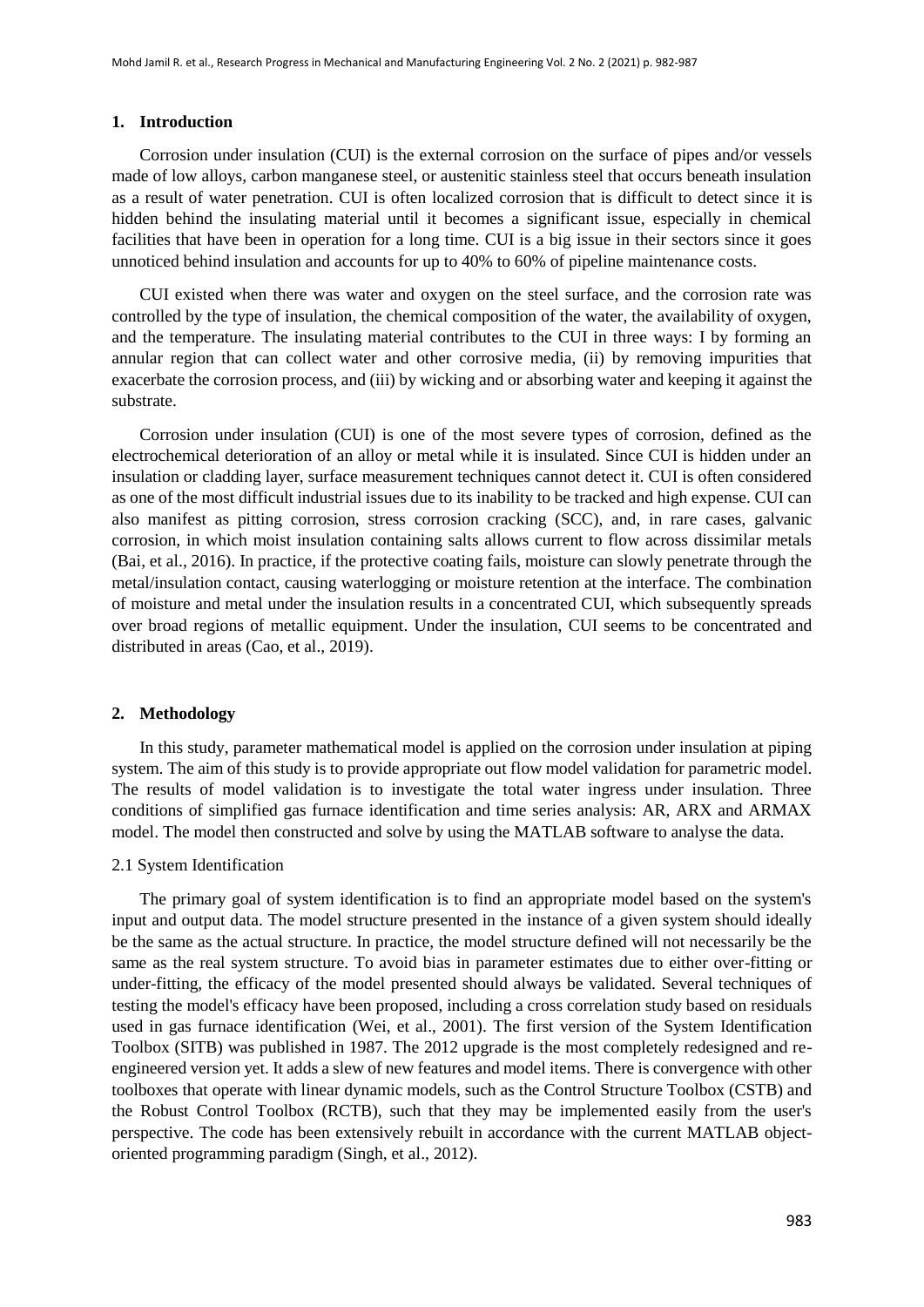# 2.2 Experiment of CUI

In this experiment, two types of sensors will be installed on the site. To commence, we are applying a petal sensor (Wi Corr CUI sensor) to detect moisture beneath the insulation at a particular distance. The humidity sensor is next, which is to moisture and liquid at that location of interest. This thesis project illustrates the prototype of a pipe system that will be implemented at UTHM. In this experiment, we will apply three types of pipe layout systems: spool, bend, and flange combination. This pipe segment will include three sensor locations, as well as cladding and insulation. The petal sensor will be put on top of the rockwool insulation, while the humidity sensor will be placed within the insulation.

## 2.3 Data Communication

A transmitter, often known as a radio transmitter, is an electrical device that generates radio waves using an antenna. A gateway is a piece of hardware that serves as a "gateway" between two networks. The role was to receive data from the transmitter. It enables machines on a local network to send and receive data across the internet. The devices that send and receive data are known as the transmitter and receiver. Following that, the sensor observes the process's behavior, which is to detect the water content within the insulation. The data received from the sensor is then sent to the transmitter. The data will be sent through the pipe and received at the receiver. Finally, the receiver will process the data and send it back to the transmitter, who will then broadcast it to the gateway.

## **3. Result and Discussion**

The experiment was carried out outside the C17 building at Universiti Tun Hussein Onn Malaysia (UTHM). Every 6 hours of operation, the result of water ingress will be automatically gathered. The pipe system was outfitted with two kinds of sensors: petal sensors and humidity sensors. The sensor will create moisture and humidity data, which will be recorded automatically by the gateway and transceiver. The collected data of water intrusion will be converted into a chart to compare which decreasing percentage is the best.

# 3.1 Parameter Estimation

The goal of water ingress data identification is to choose the best sub model from a predefined complete model set. This research will look at the term, selection, and parameter estimate. The symbol "+" indicates that the residual correlation test was successful, whereas the character "x" indicates that the residual correlation test was unsuccessful. The goal of this validation test is to ensure that the identification model meets specific requirements. The criteria in this example are the auto-correlation test of the model residual between output and model residuals. The limit and the auto correlation confidence limit are both within the 95 percent range and parallel to the X-axis. The line shows that the model is impartial and offers an accurate representation of the data.

#### 3.2 Final Prediction Error

When developing expectation models, the primary goal is to create a model that most exactly forecasts the desired target esteem given new information. The prediction error approach is used to identify most polynomial models. Typically, determining the delay and model order for the prediction error technique is a trial and error procedure. Estimate the delay by monitoring the impulse response or testing plausible values in an Auto Regressive (AR), Auto Regressive with External Input (ARX), or Autoregressive Moving Average Exogenous (ARMAX) model. Using prediction errors or another criterion, select the delay that offers the best model fit. Using a delay, test alternative AR model orders and select the ones that offer the greatest match.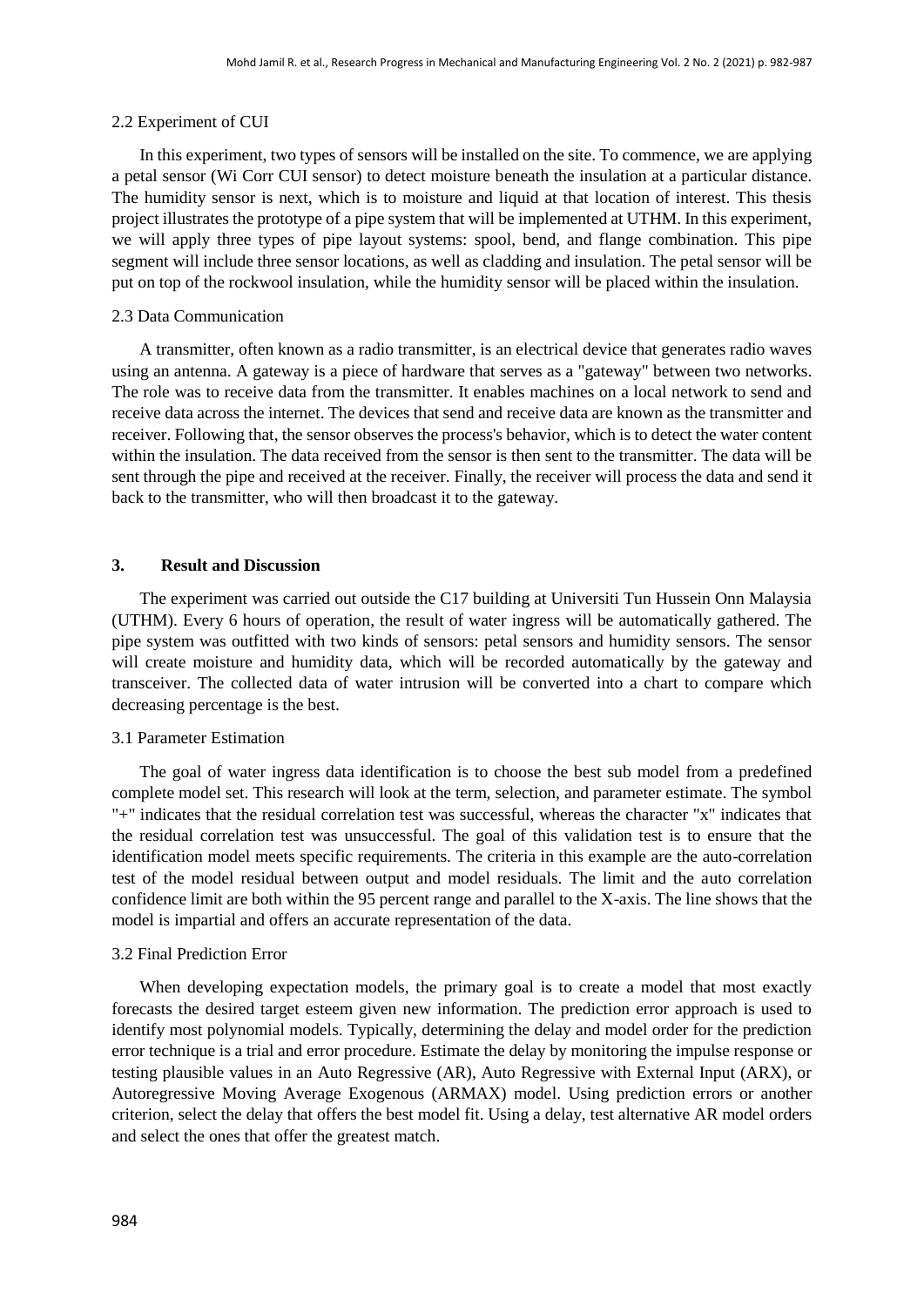

**Figure 3.1: Graf of MSE and FPE data for ARMAX model**

| Term                   | $\hat{a}_1$              | $\hat{a}_2$                                                           | $\hat{a}_3$   | $\hat{a}_4$                         | $\hat{a}_5$    | $\hat{a}_6$    |
|------------------------|--------------------------|-----------------------------------------------------------------------|---------------|-------------------------------------|----------------|----------------|
| Estimated<br>Parameter | 0.6713<br>$\frac{1}{2}$  | $+ 0.002592$                                                          | $-0.1583$     | $-0.3997$                           | $+ 0.3421$     | $+ 0.1371$     |
| Term                   | $\hat{a}_7$              | $\hat{a}_8$                                                           | $\hat{a}_{9}$ | $\hat{a}_{10}$                      | $\hat{a}_{11}$ | $\hat{a}_{12}$ |
| Estimated<br>Parameter | 0.149                    | $+ 0.1529$                                                            | 0.3907        | $-0.1563$                           | $+ 0.2884$     | $+ 0.06496$    |
| Term                   | $\hat{c}_1$              | $\hat{c}_2$                                                           | $\hat{c}_3$   | $\hat{c}_4$                         | $\hat{c}_5$    | $\hat{c}_6$    |
| Estimated<br>Parameter | 0.7147                   | $-0.135$                                                              | $- 0.213$     | $-0.1491$                           | $+ 0.2118$     | $+ 0.2858$     |
| Term                   | $\hat{c}_7$              | $\hat{c}_8$                                                           | $\hat{c}_9$   | $\hat{c}_{10}$                      | $\hat{c}_{11}$ |                |
| Estimated<br>Parameter | 0.1068<br>$\overline{a}$ | 0.06399<br>$+$                                                        | 0.6077        | 0.08714<br>$\overline{\phantom{a}}$ | $+ 0.5398$     |                |
|                        |                          | FPE(Final Prediction Error): 0.1066, MSE(Mean Squared Error): 0.06627 |               |                                     |                |                |

**Figure 3.2: ARMAX parameter Estimation of Output Data water ingress**



**Residue Correlation** 

**Figure 3.3: Residual correlation test on ARMAX (12, 11) model**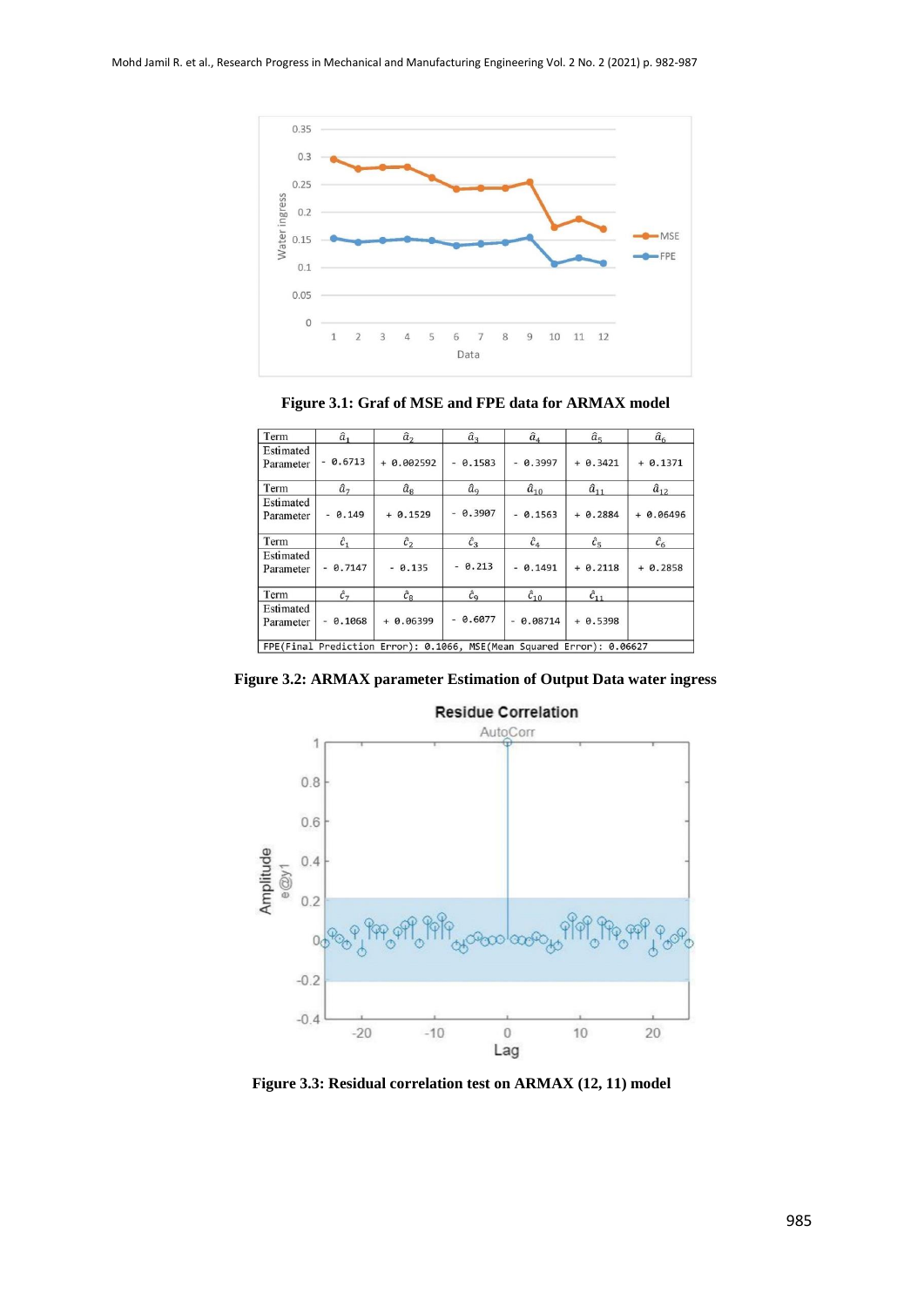

**Figure3.4: 1-Step Ahead Prediction Based on the ARMAX (12, 11) model**

**Table 3.1: Result**

| Model        | <b>MSE</b> | FPE    |  |
|--------------|------------|--------|--|
| AR           | 0.1073     | 0.1260 |  |
| ARX          | 0.1066     | 0.1472 |  |
| <b>ARMAX</b> | 0.06627    | 0.1066 |  |

Table 3.1 shows the summary of FPE and MSE result of each condition of water ingress data. Based on the observation form the MSE and FPE values of each model, ARMAX model shows the higher dropped number with the MSE reading of 0.06627 and FPE 0.1066 compared to AR model and ARX model. This can be explained by the corresponding dropping value from 0.1545 to 0.1066 for FPE, meanwhile for the MSE it shows the dropping value from 0.1002 to 0.06627. The algorithms of the three estimation methods demonstrate clearly that the computational value of ARMAX model is lesser than the other model. However, all model can be complete the computation of the final prediction error and mean squared error in 12, which is the sampling of the number unknown matrix (na). An increase in the sampling number cannot lead to any further enhancement in system performance because of the increasing number of (na) still show a dropping value. The ARMAX model is found to be feasible and more accurate for use in this research.

#### **Conclusion**

As a final observation, the linear stochastic exogenous autoregressive (AR), autoregressive with exogenous input (ARX), and autoregressive moving average with exogenous input (ARMAX) models have been successfully to model the water ingress data of the pipe system. In general, the data from water ingress obtained by ARMAX model show closer agreement with the actual one when compared to those obtained by the AR and ARX model method. The ARMAX model with the number of unknown matrix (12, 11) na and nc gives the lowest FPE of 0.1066 for final prediction error and MSE of 0.06627 for mean squared error, while the ARX model with the number of unknown matrix (12) na gives the highest FPE of 0.1472 for final prediction error and MSE of 0.1066 for mean squared error. By using the linear ARMAX representation and the water ingress identification method, the water content can be accurately forecasted.